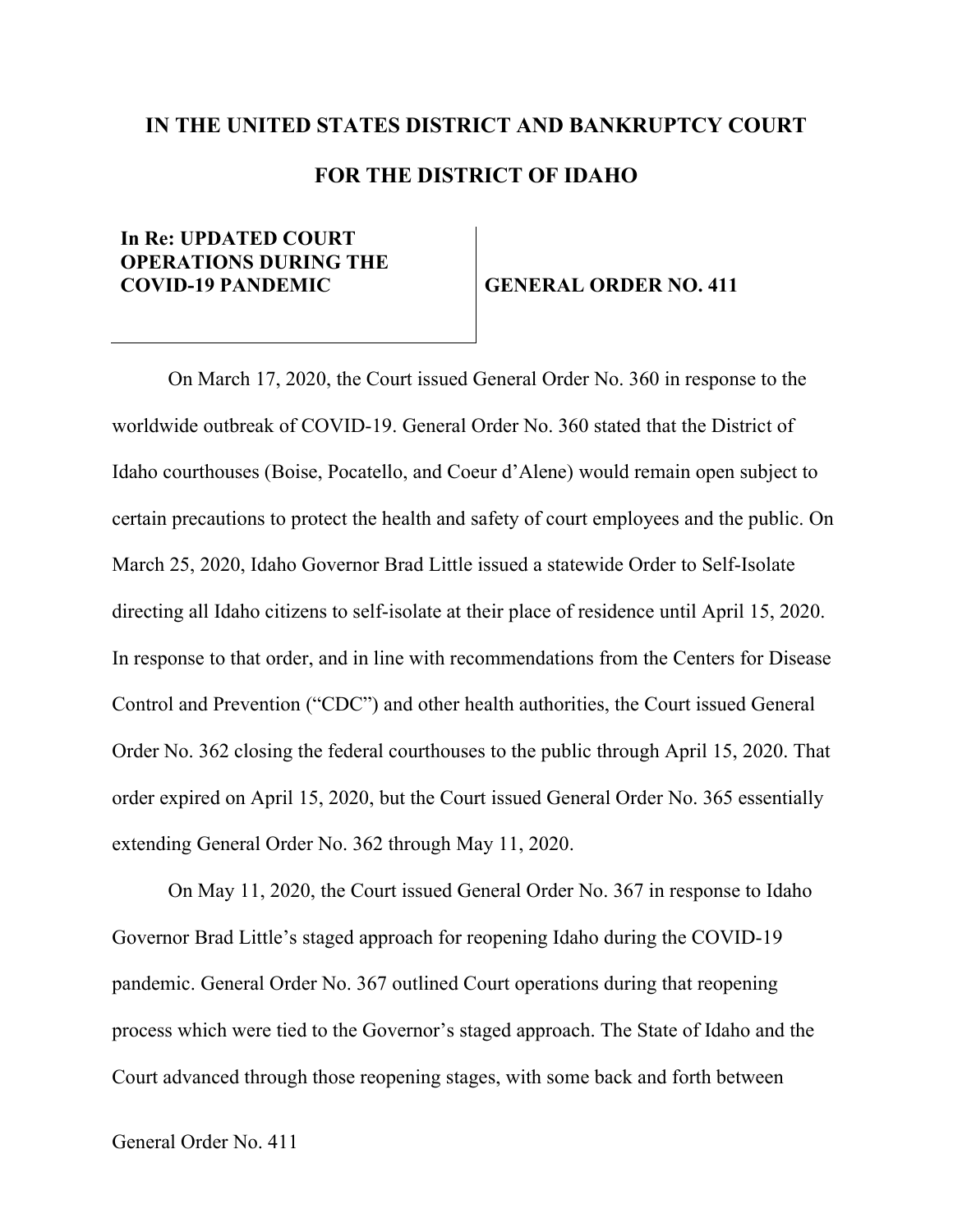stages. During that time, the Court issued several subsequent General Orders revising and updating Court operations during the pandemic (General Order Nos. 376, 384, 388, 391, 396, and 402).

As it became clear to the Court that the pandemic would likely continue for the foreseeable future, the Court created a COVID-19 Committee to develop policies and protocols for continued court operations going forward. The purpose of the policies and protocols is to provide a structure for safe and efficient operations in each of the District of Idaho's three courthouses during the COVID-19 pandemic. The policies and protocols were developed based primarily upon CDC guidelines and consultation with a local epidemiologist. The new policies and protocols are not directly tied to the Governor's staged approach. Instead, they outline three risk levels which determine the manner in which the Court operates during the pandemic – Red Level, Yellow Level, and Green Level.

The following metrics will generally determine the risk level for a courthouse in the District of Idaho:

- 1. Red Level:
	- a. The CDC Community Transmission Map<sup>1</sup> shows "high"<sup>2</sup> community transmission for the county3 in which the courthouse is located, **AND**

<sup>&</sup>lt;sup>1</sup> CDC Community Transmission Map: https://covid.cdc.gov/covid-data-tracker/#county-view

<sup>&</sup>lt;sup>2</sup> "High" community transmission is defined by the CDC as  $100$  or more new cases per  $100,000$  persons in the past 7 days OR when the percentage of positive NAATs tests is greater than or equal to 10% during the past 7 days. If the two indicators suggest different transmission levels, the higher level is selected. <sup>3</sup> The specific courthouses in the District of Idaho serve multiple Idaho counties and select jurors from multiple counties in the State of Idaho. Court operations may be affected by the COVID-19 virus spread to counties where the courthouse is not physically located. Thus, the Committee will monitor activities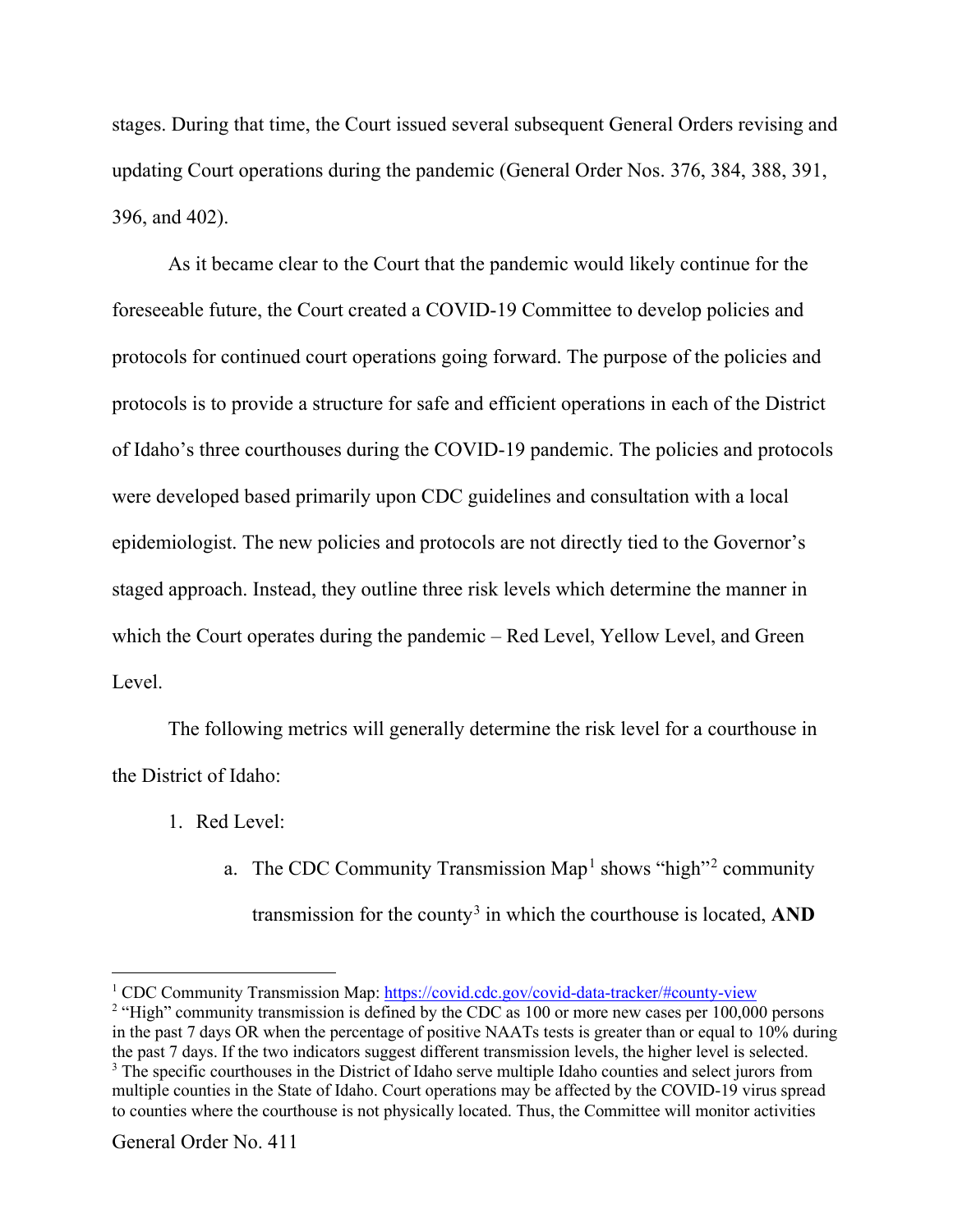- b. COVID-19 vaccines and/or boosters are not readily available or effective at preventing hospitalization and death from COVID-19, **OR**
- c. The health district in which the courthouse is located is operating under crisis standards of care (in accordance with IDAPA 16.02.09), **OR**
- d. There is significant spread of COVID-19 within the specific courthouse.
- 2. Yellow Level:
	- a. The CDC Community Transmission Map shows "substantial"4 or "high" community transmission for the county in which the courthouse is located, **AND**
	- b. COVID-19 vaccines and/or boosters are readily available and effective at preventing hospitalization and death from COVID-19, **AND**
	- c. The health district in which the courthouse is located is not operating under crisis standards of care (in accordance with IDAPA 16.02.09),

## **AND**

d. There is no significant spread of COVID-19 within the specific courthouse.

reported by the CDC and various health agencies in these other counties and make assessments beyond the data reported in Ada, Bannock and Kootenai Counties. This assessment may require the particular courthouse to move or remain in a risk level different from that reported in the respective county where the courthouse is located.

<sup>4</sup> "Substantial" community transmission is defined by the CDC as between 50 and 99 new cases per 100,000 persons in the past 7 days OR when the percentage of positive NAATs tests is between  $8 -$ 9.99% during the past 7 days. If the two indicators suggest different transmission levels, the higher level is selected.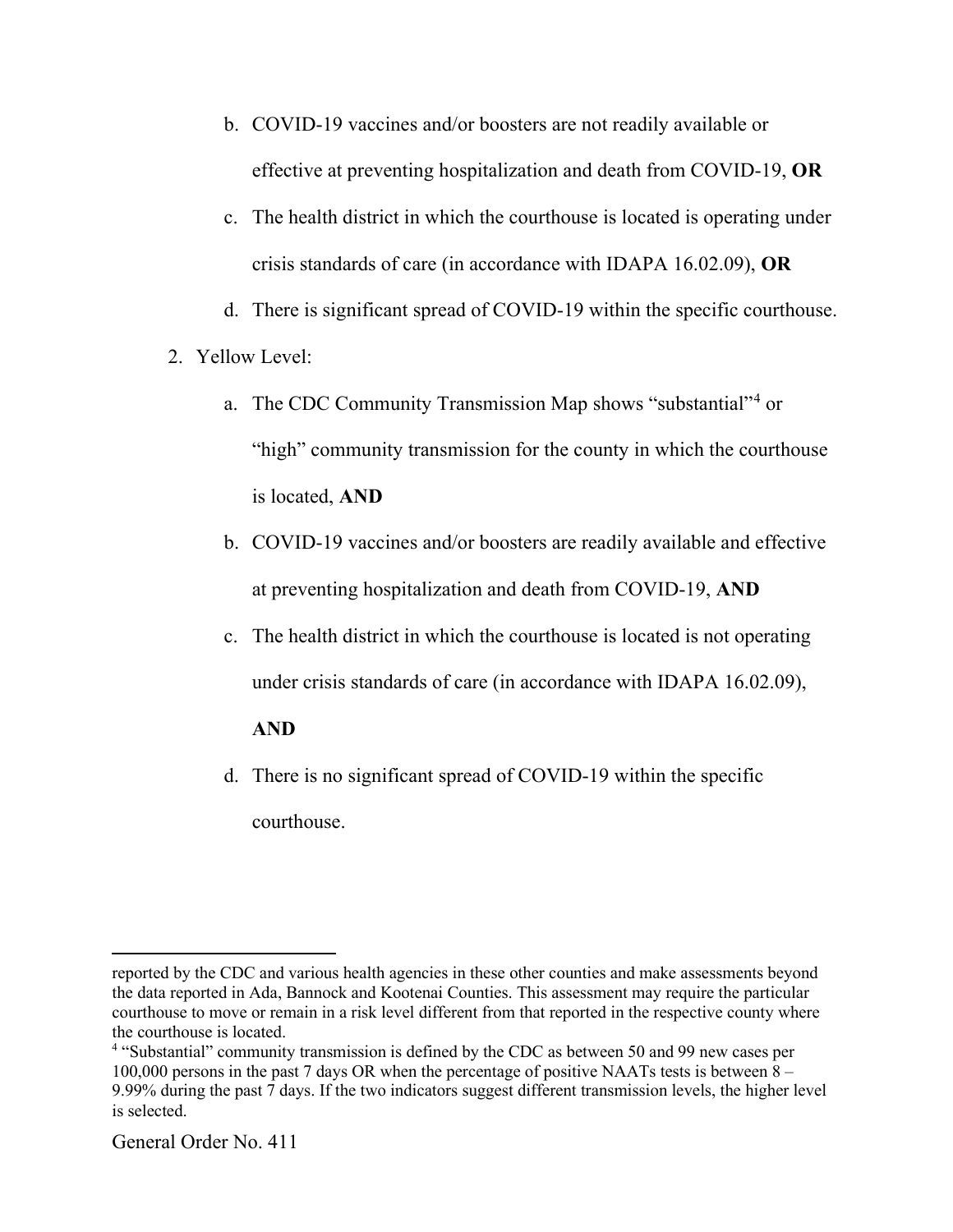- 3. Green Level:
	- a. The CDC Community Transmission Map shows "low"<sup>5</sup> or "moderate"<sup>6</sup> community transmission for the county in which the courthouse is located, **AND**
	- b. COVID-19 vaccines and/or boosters are readily available and effective at preventing hospitalization and death from COVID-19, **AND**
	- c. The health district in which the courthouse is located is not operating under crisis standards of care (in accordance with IDAPA 16.02.09),

## **AND**

d. There is no significant spread of COVID-19 within the specific courthouse.

Court operations during the three risk levels are as follows:

- 1. Red Level:
	- a. Public access to the courthouses is strictly limited to those individuals with specific business, e.g., those attending a hearing or visiting their probation officer;
	- b. Occupancy is limited to 15 individuals or less in the courtrooms and other court-occupied spaces;

<sup>6</sup> "Moderate" community transmission is defined by the CDC as between 10 and 50 new cases per 100,000 persons in the past 7 days OR when the percentage of positive NAATs tests is between 5 – 7.99% during the past 7 days. If the two indicators suggest different transmission levels, the higher level is selected.

<sup>&</sup>lt;sup>5</sup> "Low" community transmission is defined by the CDC as less than 10 new cases per 100,000 persons in the past 7 days OR when the percentage of positive NAATs tests is less than 5% during the past 7 days. If the two indicators suggest different transmission levels, the higher level is selected.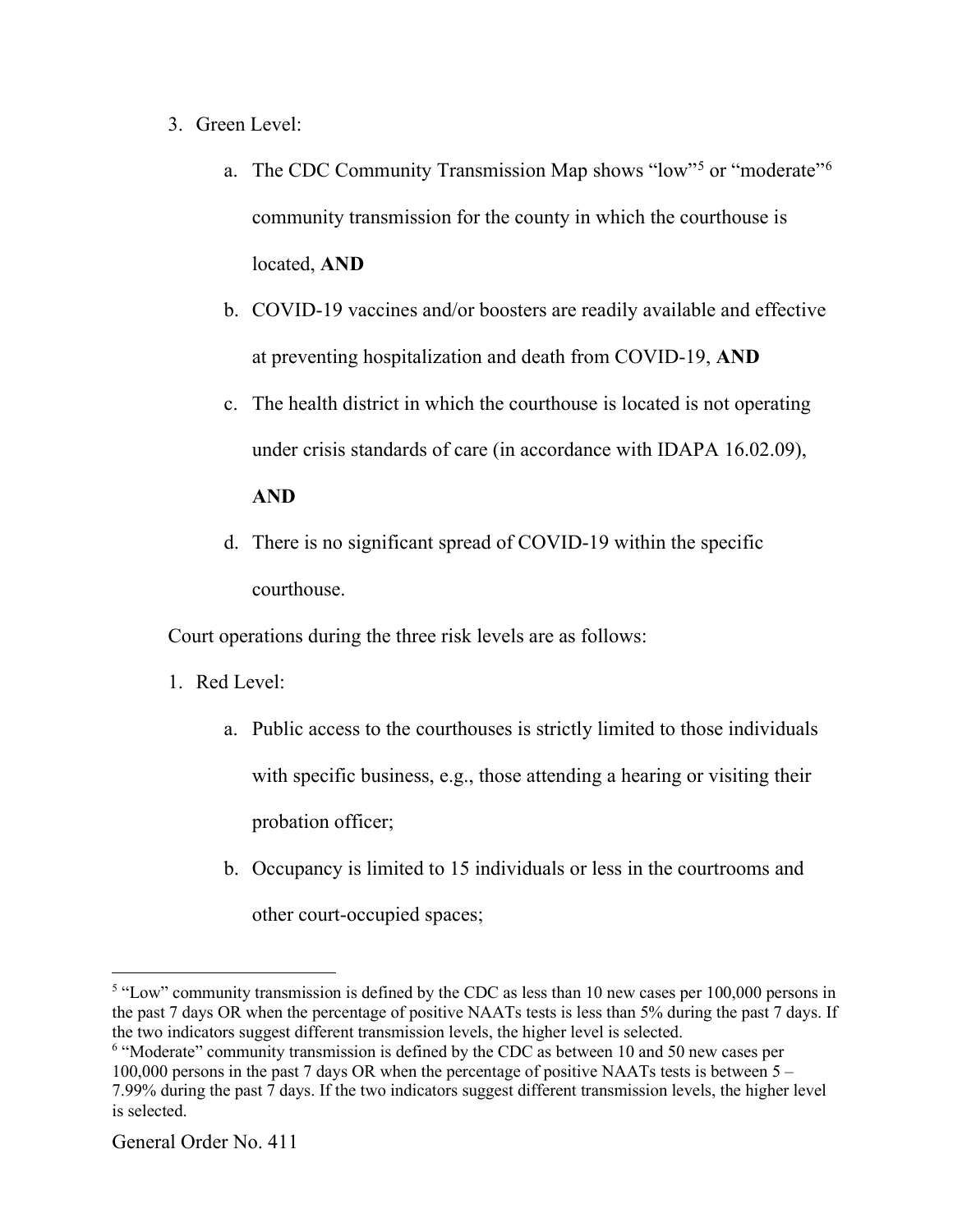- c. Face coverings/masks and social distancing are required;
- d. Criminal proceedings may be conducted virtually or in-person at the presiding judge's discretion;
- e. Unless the presiding judge determines that a particular case or proceeding can be conducted in person while following all other face coverings/mask, social distancing, and limited occupancy requirements listed in b and c above, civil and bankruptcy cases and proceedings may only be conducted virtually (audio or video);
- f. Only mandatory persons may attend in-person hearings. Mandatory persons include the Judge, the parties, counsel for both parties, interpreter, witness(s), and marshal(s) or other necessary security personnel;
- g. Jury trials are not permitted;
- h. Grand jury proceedings will proceed with appropriate safety precautions unless otherwise ordered by the Chief District Judge;
- i. Naturalization and name change ceremonies may only be conducted outdoors; and
- j. In-person ceremonies and employee events are suspended.
- 2. Yellow Level:
	- a. Public access to the courthouses is strictly limited to those individuals with specific business, e.g., those attending a hearing or visiting their probation officer;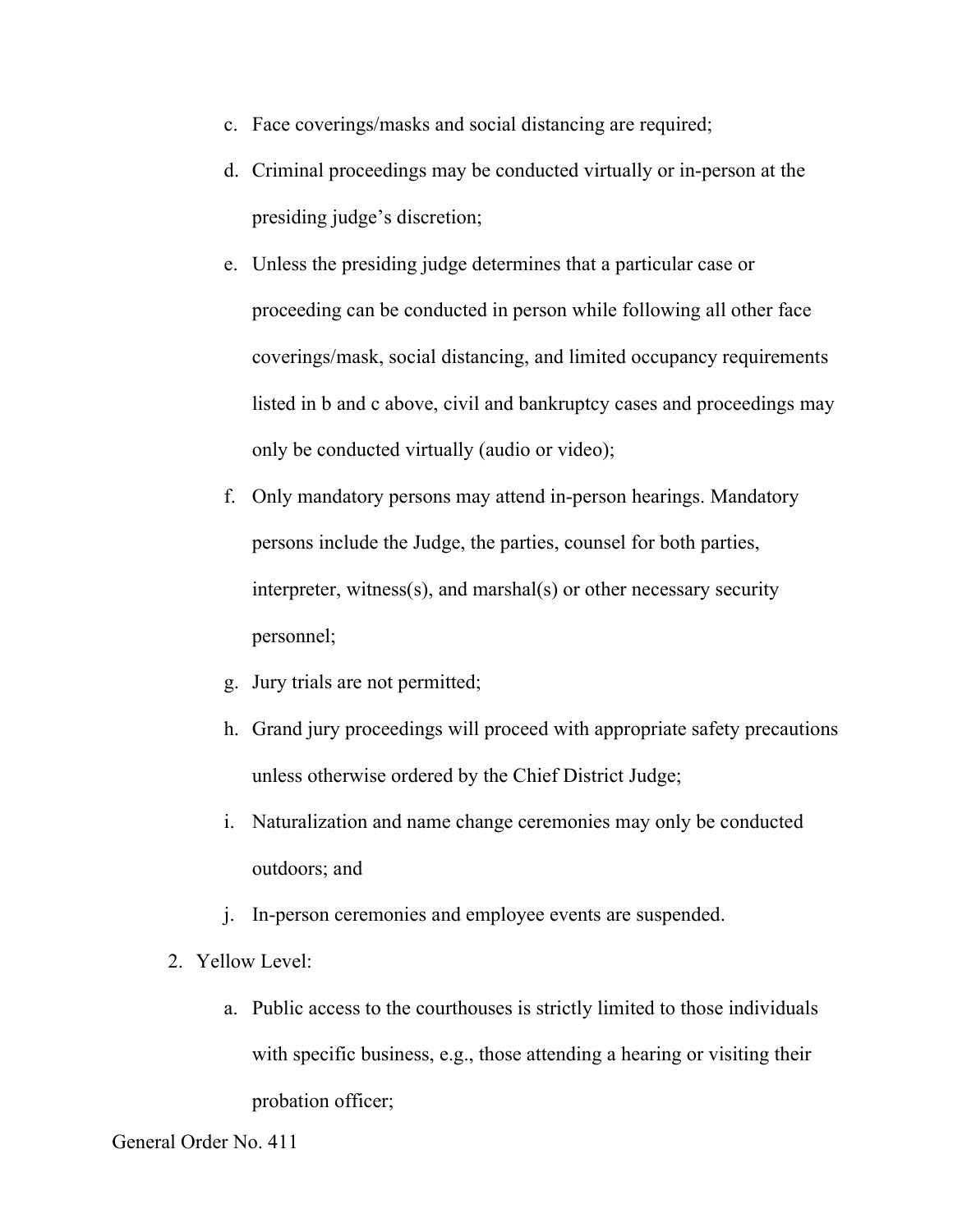- b. Occupancy is limited to 50 individuals or less in the courtrooms and other court-occupied spaces;
- c. Face coverings/masks and social distancing are required;
- d. Criminal proceedings may be conducted virtually or in-person at the presiding judge's discretion;
- e. Civil and bankruptcy cases and proceedings may be conducted inperson or virtually at the discretion of the presiding judge;
- f. Mandatory and discretionary persons may attend in-person hearings. Mandatory persons include the Judge, the parties, counsel for both parties, interpreter, witness(s), and marshal(s) or other necessary security personnel. Discretionary persons include court reporter, courtroom deputy, law clerk, probation officer, and members of the public;
- g. Jury trials are permitted at the discretion of the presiding judge;
- h. Grand jury proceedings will proceed with appropriate safety precautions unless otherwise ordered by the Chief District Judge;
- i. Naturalization and name change ceremonies may only be conducted outdoors; and
- j. In-person ceremonies and employee events may be conducted indoors subject to the 50-person room capacity, social distancing, and other appropriate precautions.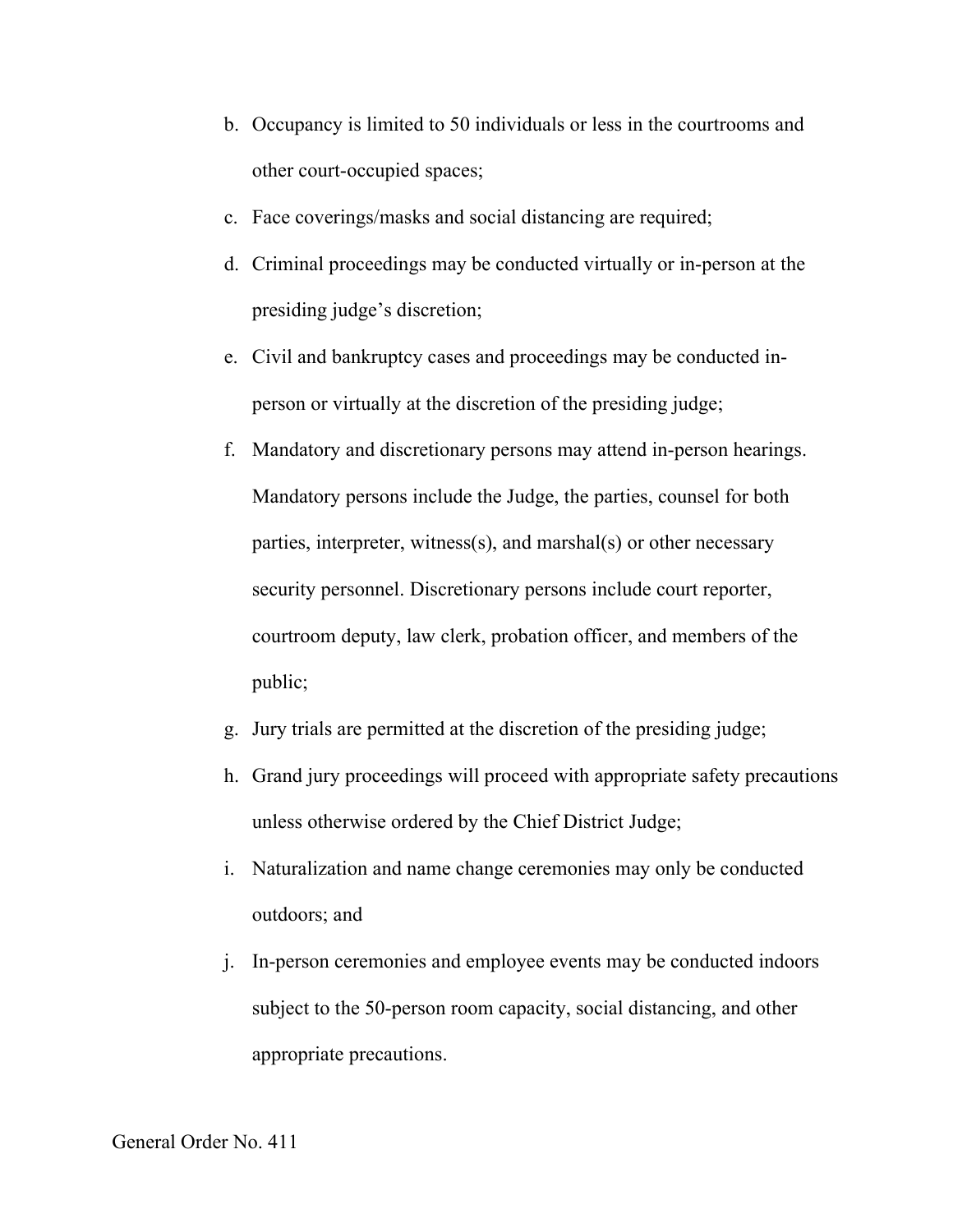- 3. Green Level:
	- a. General public access to the courthouses is allowed with precautionary measures;
	- b. No occupancy limitations;
	- c. Face coverings/masks and social distancing are required;
	- d. Criminal proceedings may be conducted in-person;
	- e. Civil and bankruptcy cases and proceedings may be conducted inperson;
	- f. All persons may attend in-person hearings;
	- g. Jury trials will proceed;
	- h. Grand jury proceedings will proceed with appropriate safety precautions unless otherwise ordered by the Chief District Judge;
	- i. Naturalization and name change ceremonies may be conducted indoors subject to social distancing and other appropriate precautions as determined by the presiding judge; and
	- j. In-person ceremonies and employee events may proceed indoors subject to social distancing and other appropriate precautions.

General Order No. 411 Each courthouse (Boise, Pocatello, and Coeur d'Alene) may operate at a different risk level at any given time. The District of Idaho COVID-19 Committee will meet weekly to review the risk levels and assess whether any changes are necessary. The assessment will include analysis of CDC and health district information from counties served by the respective courthouses. The Committee will make recommendations to the